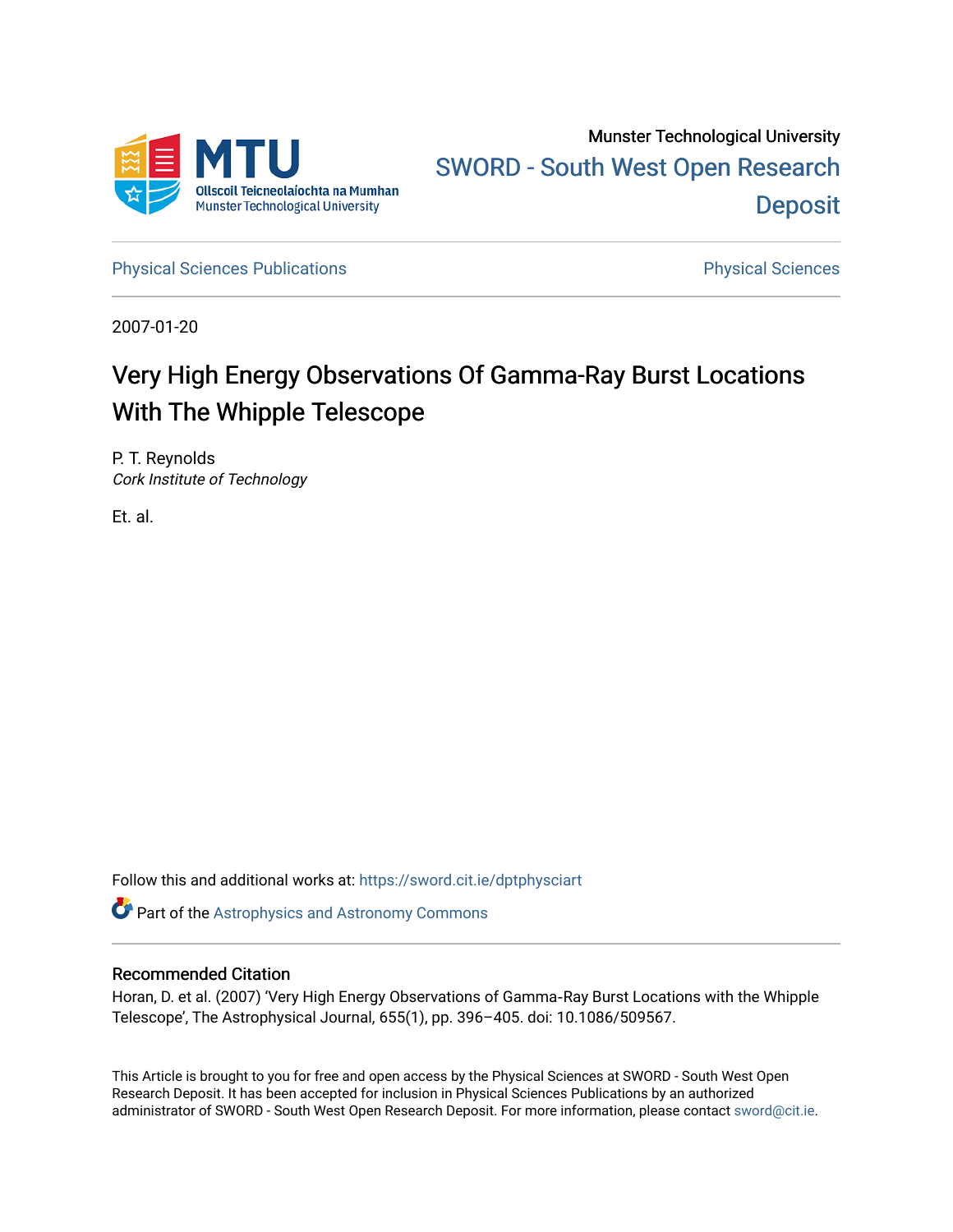## VERY HIGH ENERGY OBSERVATIONS OF GAMMA-RAY BURST LOCATIONS WITH THE WHIPPLE TELESCOPE

D. Horan, $^1$  R. W. Atkins, $^2$  H. M. Badran, $^3$  G. Blaylock, $^4$  S. M. Bradbury, $^5$  J. H. Buckley, $^6$  K. L. Byrum, $^7$  O. Celik, $^8$ 

Y. C. K. Chow,  $8$  P. Cogan,  $9$  W. Cui,  $^{10}$  M. K. Daniel,  $9$  I. de la Calle Perez,  $^{11}$  C. Dowdall,  $9$  A. D. Falcone,  $^{12}$ 

D. J. Fegan,  $9$  S. J. Fegan,  $8$  J. P. Finley,  $^{10}$  P. Fortin,  $^{13}$  L. F. Fortson,  $^{14}$  G. H. Gillanders,  $^{15}$  J. Grube,  $^{5}$ 

K. J. Gutierrez, <sup>6</sup> J. Hall, <sup>2</sup> D. Hanna, <sup>16</sup> J. Holder, <sup>5</sup> S. B. Hughes, <sup>6</sup> T. B. Humensky, <sup>17</sup> G. E. Kenny, <sup>15</sup>

M. Kertzman, <sup>18</sup> D. B. Kieda, <sup>2</sup> J. Kildea, <sup>16</sup> H. Krawczynski, <sup>6</sup> F. Krennrich, <sup>19</sup> M. J. Lang, <sup>15</sup>

S. LEBOHEC,<sup>2</sup> G. MAIER,<sup>5</sup> P. MORIARTY,<sup>20</sup> T. Nagal<sup>19</sup> R. A. Ong,<sup>8</sup> J. S. Perkins,<sup>6</sup> D. Petry,<sup>21</sup>

J. Quinn,  $9$  M. Quinn,  $20$  K. Ragan,  $^{16}$  P. T. Reynolds,  $^{22}$  H. J. Rose,  $^5$  M. Schroedter,  $^{19}$ 

G. H. SEMBROSKI,  $^{10}$  D. Steele,  $^{14}$  S. P. Swordy,  $^{17}$  J. A. Toner,  $^{15}$  L. Valcarcel,  $^{16}$ 

V. V. VASSILIEV, <sup>8</sup> R. G. WAGNER, <sup>7</sup> S. P. WAKELY, <sup>17</sup> T. C. WEEKES, <sup>1</sup>

R. J. White,  $5$  and D. A. Williams<sup>23</sup>

Received 2006 April 26; accepted 2006 September 15

#### ABSTRACT

Gamma-ray burst (GRB) observations at very high energies (VHE;  $E > 100$  GeV) can impose tight constraints on some GRB emission models. Many GRB afterglow models predict a VHE component similar to that seen in blazars and plerions, in which the GRB spectral energy distribution has a double-peaked shape extending into the VHE regime. VHE emission coincident with delayed X-ray flare emission has also been predicted. GRB follow-up observations have had high priority in the observing program at the Whipple 10 m gamma-ray telescope, and GRBs will continue to be high-priority targets as the next-generation observatory, VERITAS, comes online. Upper limits on the VHE emission at late times ( $>\sim$ 4 hr) from seven GRBs observed with the Whipple Telescope are reported here.

Subject headings: gamma rays: bursts — gamma rays: observations

Online material: color figures

#### 1. INTRODUCTION

Since their discovery in 1969 (Klebesadel et al. 1973), gammaray bursts (GRBs) have been well studied at many wavelengths. Although various open questions remain regarding their nature, there is almost universal agreement that the basic mechanism is an expanding relativistic fireball, that the radiation is beamed, that the prompt emission is due to internal shocks, and that the afterglow arises from external shocks. It is likely that Lorentz factors of a few hundred are involved, with the radiating particles, either electrons or protons, being accelerated to very high energies. GRBs are subclassified into two categories, long and short burst, based on the timescale over which 90% of the prompt gammaray emission is detected.

Recently, the Swift GRB Explorer (Gehrels et al. 2004) has revealed that many GRBs have associated X-ray flares (Burrows et al. 2005; Falcone et al. 2006). These flares have been detected between  $10^2$  and  $10^5$  s after the initial prompt emission and have

<sup>1</sup> Fred Lawrence Whipple Observatory, Harvard-Smithsonian Center for Astrophysics, Amado, AZ; Current address: Argonne National Laboratory,

- 
- 
- 
- 
- 
- 

Angeles, CA.<br><sup>9</sup> School of Physics, University College, Belfield, Dublin, Ireland.

<sup>10</sup> Department of Physics, Purdue University, West Lafayette, IN.<br><sup>11</sup> Department of Physics, University of Oxford, Oxford, UK.<br><sup>12</sup> Department of Astronomy and Astrophysics, Pennsylvania State University, University Park, PA.

been found to have fluences ranging from a small fraction of, up to a value comparable to, that contained in the prompt GRB emission. This X-ray flare emission has been postulated to arise from a number of different scenarios, including late central engine activity, where the GRB progenitor remains active for some time after, or reactivates after, the initial explosion (Kumar & Piran 2000; Zhang et al. 2006; Nousek et al. 2006; Perna et al. 2006; Proga & Zhang 2006; King et al. 2005), and refreshed shocks, which occur when slower moving shells ejected by the central engine in the prompt phase catch up with the afterglow shock at late times (Rees & Mészáros 1998; Sari & Mészáros 2000; Granot et al. 2003; Guetta et al. 2007). For short GRBs, shock heating of a binary stellar companion has also been proposed (MacFadyen et al. 2005). It is not yet clear whether the X-ray flares are the result of prolonged central engine activity, refreshed shocks, or some other mechanism (Panateiscu et al. 2006). A very high energy (VHE;  $E > 100$  GeV) component of

University, NY.<br><sup>14</sup> Department of Astronomy, Adler Planetarium and Astronomy Museum, Chicago, IL.

- <sup>15</sup> Department of Physics, National University of Ireland, Galway, Ireland.<br><sup>16</sup> Department of Physics, McGill University, Montreal, Canada.<br><sup>17</sup> Enrico Fermi Institute, University of Chicago, Chicago, IL.<br><sup>18</sup> Departmen
- 
- 
- 
- 
- 
- 
- 

Technology, Dublin Road, Galway, Ireland.<br><sup>21</sup> NASA Goddard Space Flight Center, Greenbelt, MD.<br><sup>22</sup> Department of Applied Physics and Instrumentation, Cork Institute of Technology, Bishopstown, Cork, Ireland. <sup>23</sup> Santa Cruz Institute for Particle Physics and Department of Physics,

University of California, Santa Cruz, CA.

Department of Physics, University of Utah, Salt Lake City, UT.<br>Department of Physics, Tanta University, Tanta, Egypt.<br>Department of Physics, University of Massachusetts, Amherst, MA.<br>School of Physics and Astronomy, Univer

<sup>13</sup> Department of Physics and Astronomy, Barnard College, Columbia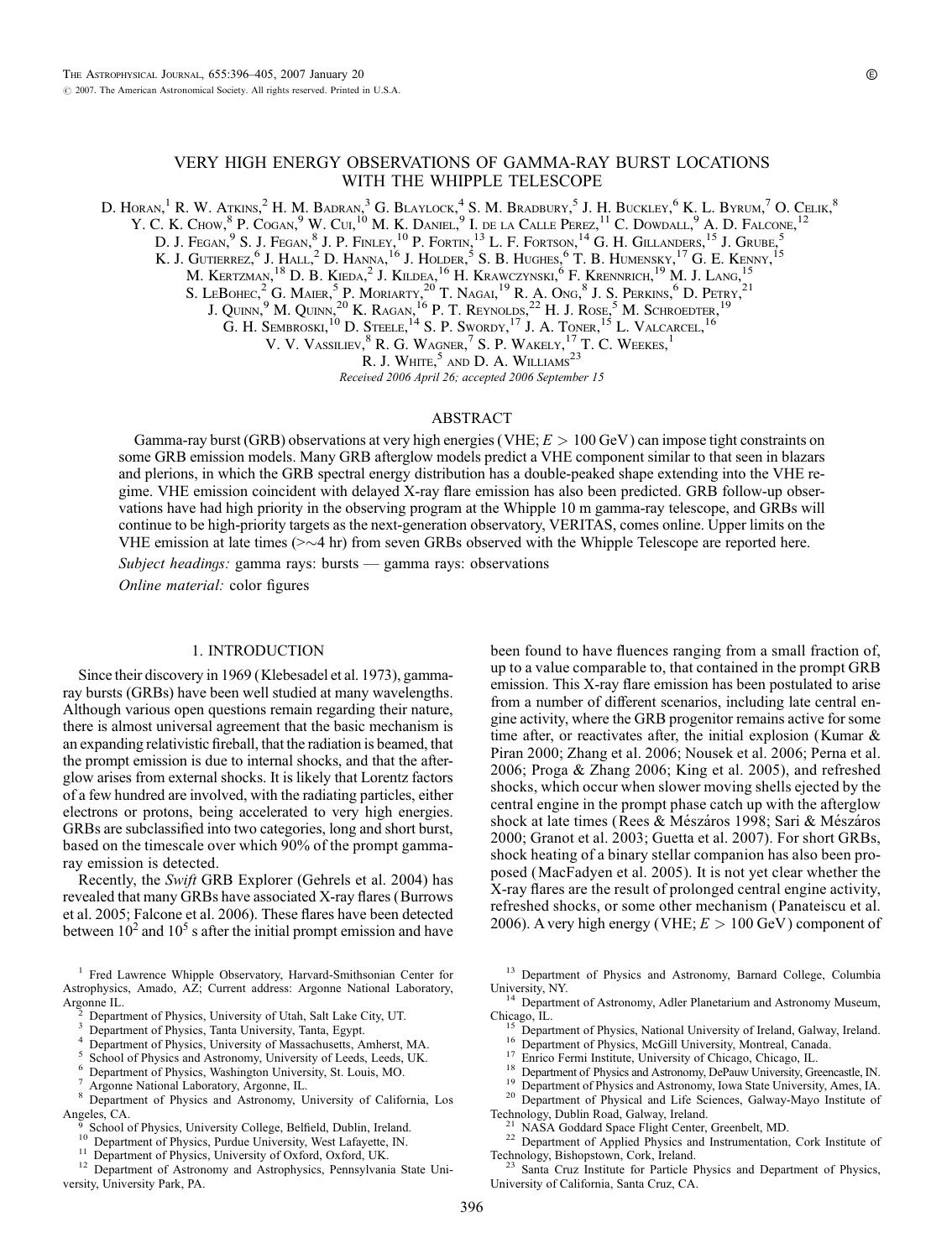this X-ray flare emission has also been predicted (Wang et al. 2006).

Within the standard fireball shock scenario (Rees & Mészáros 1992; Mészáros & Rees 1993; Sari et al. 1998), many models have been proposed that predict emission at and above GeVenergies during both the prompt and afterglow phases of the GRB. These have been summarized by Zhang & Mészáros (2004 and references therein) and include leptonic models in which gamma rays are produced by electron self-inverse Compton emission from the internal shocks or from the external forward or reverse shocks. Other models predict gamma rays from proton synchrotron emission or photomeson cascade emission in the external shock or from a combination of proton synchrotron emission and photomeson cascade emission from internal shocks.

Although GRB observations are an important component of the program at many VHE observatories, correlated observations at these short wavelengths remain sparse, even though tantalizing and inherently very important. The sparsity of observations of GRBs at energies above 10 MeV is dictated not by lack of interest in such phenomena or the absence of theoretical predictions that the emission should occur, but by experimental difficulties.

For the observation of photons of energies above 100 GeV, only ground-based telescopes are available at present. These groundbased telescopes fall into two broad categories, air shower arrays and atmospheric Cerenkov telescopes (of which the majority are imaging atmospheric Cerenkov Telescopes [ IACTs]). The air shower arrays, which have wide fields of view, making them particularly suitable for GRB searches, are relatively insensitive. There are several reports from these instruments of possible TeV emission. Padilla et al. (1998) reported possible VHE emission at  $E > 16$  TeV from GRB 920925c. While finding no individual burst that is statistically significant, the Tibet-AS $\gamma$  Collaboration found an indication of  $>10$  TeV emission in a stacked analysis of 57 bursts (Amenomori et al. 2001). The Milagro Collaboration reported the detection of an excess gamma-ray signal during the prompt phase of GRB 970417a with the Milagrito detector (Atkins et al. 2000). In all of these cases, however, the statistical significance of the detection is not high enough to be conclusive. In addition to searching the Milagro data for VHE counterparts for 25 satellite-triggered GRBs (Atkins et al. 2005), the Milagro Collaboration conducted a search for VHE transients of 40 s to 3 hr duration in the northern sky (Atkins et al. 2004). No evidence for VHE emission was found in either of these searches, and upper limits on the VHE emission from GRBs were derived. Atmospheric Cerenkov telescopes, particularly those that utilize the imaging technique, are inherently more flux-sensitive than air shower arrays and have better energy resolution, but are limited by their small fields of view  $(3^{\circ}-5^{\circ})$  and low duty cycle ( $\sim$ 7%). In the Burst and Transient Source Experiment (BATSE; Meegan et al. 1992) era (1991–2000), attempts at GRB monitoring were limited by slew times and uncertainty in the GRB source position (Connaughton et al. 1997).

Swift, the first of the next generation of gamma-ray satellites, which will include AGILE (Astro-rivelatore Gamma a Immagini L'Eggero) and the Gamma-Ray Large Area Space Telescope (GLAST ), is providing arcminute localizations so that IACTs are no longer required to scan a large GRB error box in order to achieve full coverage of the possible emission region. The work in this paper covers the time period prior to the launch of the Swift satellite.

The minimum detectable fluence with an IACT, such as the Whipple 10 m telescope, in a 10 s integration is  $\langle 10^{-8}$  ergs cm<sup>-2</sup> (5 photons of 300 GeV in a  $5 \times 10^8$  cm<sup>2</sup> collection area). This is a factor of >100 better than GLAST will achieve (3 photons of 10 GeV in  $10^4$  cm<sup>2</sup> collection area). This ignores the large solidangle advantage of a space telescope and the possible steepening of the observable spectrum because of the inherent emission mechanism and the effect of intergalactic absorption by pair production. There have been many predictions of high-energy GRB emission in and above the GeV energy range (Mészáros et al. 1994; Boettcher & Dermer 1998; Pilla & Loeb 1998; Wang et al. 2001; Zhang & Mészáros 2001; Guetta & Granot 2003b; Dermer & Atoyan 2004; Fragile et al. 2004; see also Zhang & Mészáros 2004 and references therein).

Until AGILE and GLAST are launched, the GRB observations that were made by the Energetic Gamma-Ray Experiment Telescope (EGRET ) on the Compton Gamma-Ray Observatory (CGRO) will remain the most constraining in the energy range from 30 MeV to 30 GeV. Although EGRET was limited by a small collection area and large dead time for GRB detection, it made sufficient detections to indicate that there is a prompt component with a hard spectrum that extends at least to 100 MeV energies. The average spectrum of four bursts detected by EGRET (GRBs 910503, 930131, 940217, and 940301) did not show any evidence for a cutoff up to 10 GeV (Dingus 2001). The relative insensitivity of EGRET was such that it was not possible to eliminate the possibility that all GRBs had hard components (Dingus et al. 1998). EGRET also detected an afterglow component from GRB 940217 that extended to 18 GeV for at least 1.5 hr after the prompt emission, indicating that a high-energy spectral component can extend into the GeV band for a long period of time, at least for some GRBs (Hurley et al. 1994). The spectral slope of this component is sufficiently flat that its detection at still higher energies may be possible (Mannheim et al. 1996). Mészáros & Rees (1994) attribute this emission to the combination of prompt MeV radiation from internal shocks with a more prolonged GeV inverse Compton component from external shocks. It is also postulated that this emission could be the result of inverse Compton scattering of X-ray flare photons (Wang et al. 2006). Although somewhat extreme parameters must be assumed, synchrotron self-Compton emission from the reverse shock is cited as the best candidate for this GeVemission by Granot & Guetta (2003), given the spectral slope that was recorded. This requirement of such extreme parameters naturally explains the lack of GRBs for which such a high-energy component has been observed. Guetta & Granot (2003a) postulate that some GRB explosions occur inside pulsar wind bubbles. In such scenarios, afterglow electrons upscatter pulsar wind bubble photons to higher energies during the early afterglow, thus producing GeV emission such as that observed in GRB 940217.

The GRB observational data are extraordinarily complex, and there is no complete and definitive explanation for the diversity of properties observed. It is important to establish whether there is, in general, a VHE component of emission present during either the prompt or afterglow phase of the GRB. Understanding the nature of such emission will provide important information about the physical conditions of the emission region. One definitive observation of the prompt or afterglow emission could significantly influence our understanding of the processes at work in GRB emission and its aftermath.

In this paper, the GRBs observed with the Whipple 10 m gamma-ray telescope in response to High Energy Transient Explorer-2 (HETE-2) and International Gamma-Ray Astrophysical Laboratory (INTEGRAL) notifications are described. The search for VHE emission is restricted to times on the order of hours after the GRB. In  $\S 2$ , the observing strategy, telescope configuration, and data analysis methods used in this paper are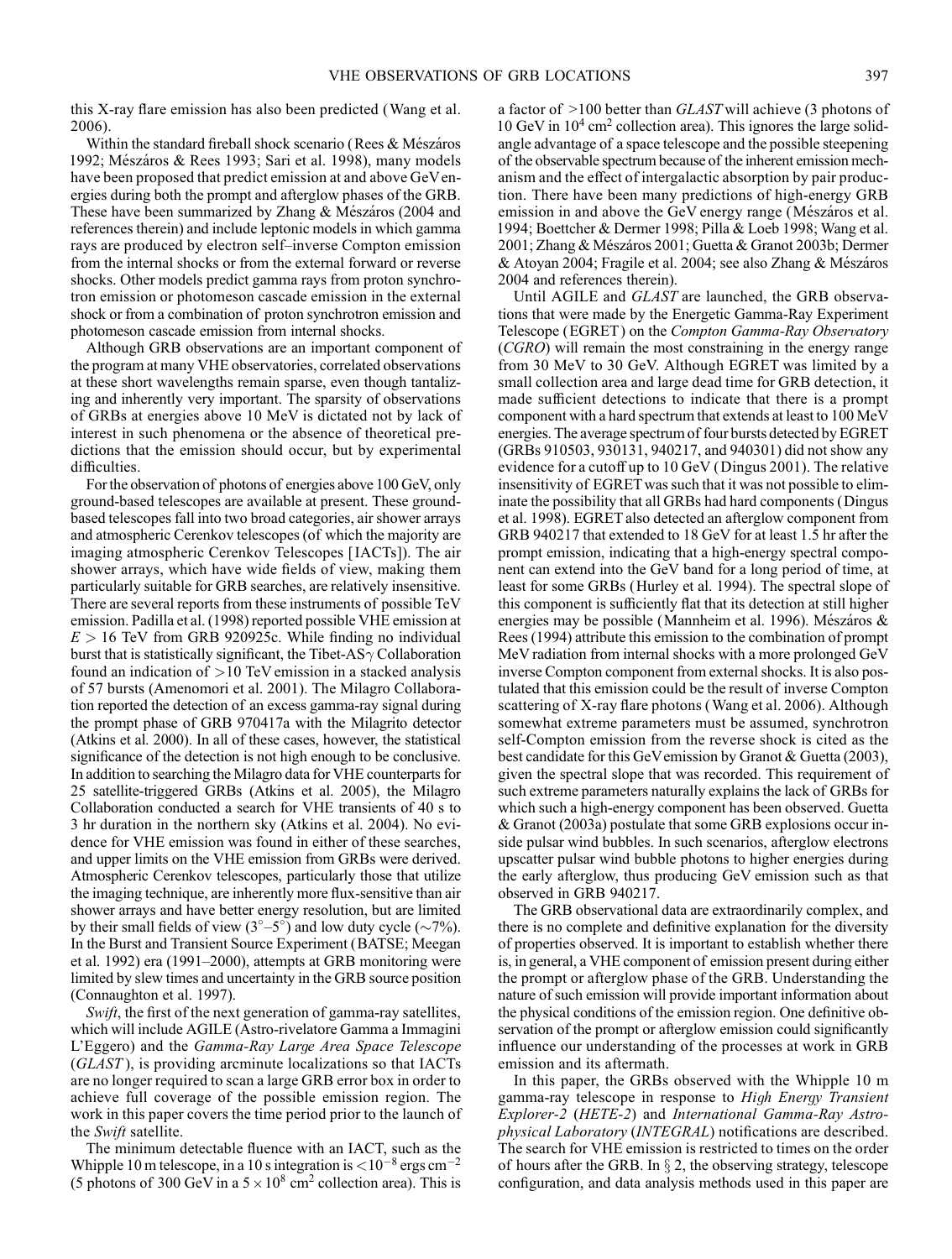| TABLE 1 |  |                                                           |  |  |  |  |  |
|---------|--|-----------------------------------------------------------|--|--|--|--|--|
|         |  | Properties of the Gamma-Ray Bursts Described in This Work |  |  |  |  |  |

| <b>GRB</b><br>(1) | Discovery Satellite    | Trigger Number<br>(3) | $\mathcal{Z}$<br>(4)    | Fluence <sup>a</sup><br>(ergs $\text{cm}^{-2}$ )<br>(5) | $t > T_{90}$ <sup>b</sup><br>(s)<br>(6) | <b>Energy Band</b><br>(keV)<br>(7) |
|-------------------|------------------------|-----------------------|-------------------------|---------------------------------------------------------|-----------------------------------------|------------------------------------|
|                   | HETE-2                 | 2448                  | $\cdots$                | $2.1 \times 10^{-7}$                                    | 6.39                                    | $30 - 400$                         |
|                   | HETE-2                 | 2486                  | $\cdot$                 | $\cdot$                                                 | $\cdots$                                | $\cdots$                           |
|                   | HETE-2                 | 2493                  | 1.006 <sup>c</sup>      | $2.4 \times 10^{-6}$                                    | 2.80                                    | $30 - 400$                         |
|                   | HETE-2                 | 2652                  | 0.17 <sup>d</sup>       | $1.1 \times 10^{-4}$                                    | 22.76                                   | $30 - 400$                         |
|                   | <i><b>INTEGRAL</b></i> | 596                   | $\cdot$ $\cdot$ $\cdot$ | $1.1 \times 10^{-6}$                                    | $\sim 75^e$                             | $25 - 100$                         |
|                   | HETE-2                 | 2882                  | $6.67$ <sup>f</sup>     | $2.8 \times 10^{-6}$                                    | 3197                                    | $30 - 400$                         |
| 040422            | <i><b>INTEGRAL</b></i> | 1758                  | $\cdot$ $\cdot$ $\cdot$ | g                                                       | 8 <sup>h</sup>                          | $\cdots$                           |

<sup>a</sup> The fluence, where available, is quoted for the energy range given in col. (7) over the duration listed in col. (6). For most *HETE-2* bursts, this was found at http://space.mit.edu/HETE/Bursts/Data.

<sup>b</sup> Except when a footnote is referenced, the durations in this column are  $t > T_{90}$ , the time interval during which 90% of the GRB photons were detected in the 30–400 keV energy band.

<sup>c</sup> Vreeswijk et al. (2003).<br>
<sup>d</sup> Greiner et al. (2003).<br>
<sup>e</sup> The fluence and duration given in the table are from burst observations with the *Ulysses* satellite and the SPI-ACS instrument on *INTEGRAL*. The event was quite weak, so there is a factor of 2 uncertainty in the numbers quoted (Hurley et al. 2003). Observations with the IBIS/ ISGRI instrument on

INTEGRAL alone gave a duration of  $\sim$ 40 s for the burst (Mereghetti et al. 2003a).<br>
<sup>f</sup> This redshift was determined using the redshift estimator described in Pélangeon et al. (2006).<br>
<sup>g</sup> The fluence was not quoted for

<sup>h</sup> It was not stated by Mereghetti et al. (2003b) whether or not this duration is  $t > T_{90}$ .

described. The properties of the GRBs observed and their observation with the Whipple Telescope are described in  $\S 3$ . Finally, in  $\S 4$ , the results are summarized and their implications discussed in the context of some theoretical models that predict VHE emission from GRBs. The sensitivity of future instruments such as the Very Energetic Radiation Imaging Telescope Array System (VERITAS) to GRBs is also discussed.

#### 2. THE GAMMA-RAY BURST OBSERVATIONS

#### 2.1. Telescope Configuration

The observations presented here were made with the 10 m gamma-ray telescope at the Fred Lawrence Whipple Observatory. Constructed in 1968, the telescope has been operated as an IACT since 1982 (Kildea et al. 2007). In September 2005, the observing program at the 10 m telescope was redefined, and the instrument was dedicated solely to monitoring of TeV blazars and searching for VHE emission from GRBs. Located on Mount Hopkins, approximately 40 km south of Tucson in southern Arizona at an altitude of 2300 m, the telescope consists of 248 hexagonal mirror facets mounted on a 10 m spherical dish with an imaging camera at its focus. The front-aluminized mirrors are mounted using the Davies-Cotton design (Davies & Cotton 1957).

The imaging camera consists of 379 photomultiplier tubes (PMTs) arranged in a hexagonal pattern. A plate of light-collecting cones is mounted in front of the PMTs to increase their lightcollecting efficiency. A pattern-sensitive trigger (Bradbury & Rose 2002) generates a trigger whenever three adjacent PMTs register a signal above a preset level in the constant-fraction discriminators. The PMT signals for each triggering event are read out and digitized using charge-integrating analog-to-digital converters. In this way, a map of the amount of charge in each PMT across the camera is recorded for each event and stored for offline analysis. The telescope triggers at a rate of  $\sim$ 25 Hz (including background cosmic-ray triggers) when pointing at high ( $>50^\circ$ ) elevation. Although sensitive in the energy range from 200 GeV to 10 TeV, the peak response energy of the telescope to a Crab-like spectrum during the observations reported here was approximately 400 GeV. This is the energy at which the telescope is most efficient at detecting gamma rays and is subject to a 20% uncertainty.

#### 2.2. Observing Strategy

Burst notifications at the Whipple Telescope for the observations described here were received via email from the Global Coordinates Network.<sup>24</sup> When a notification email arrived, the GRB location and time were extracted and sent to the telescope tracking control computer. An audible alarm sounded to alert the observer of the arrival of a burst notification. If at sufficient elevation, the observer approved the observations and the telescope was commanded to slew immediately to the location of the GRB. The Whipple Telescope slews at a speed of  $1^{\circ}$  s<sup>-1</sup> and therefore can reach any part of the visible sky within 3 minutes.

Seven different GRB locations were observed with the Whipple 10 m telescope between 2002 November and 2004 April. These observations are summarized in Table 1. At the time these data were taken, the point-spread function of the Whipple Telescope was approximately  $0.\overline{1^{\circ}}$ , which corresponds to the field of view of one PMT. The positional offsets for the GRB observations (see Table 2) were all less than this, so a conventional pointsource analysis was performed.

#### 2.3. Data Analysis

The data were analyzed using the imaging technique and analysis procedures developed and pioneered by the Whipple Collaboration (Reynolds et al. 1993). In this method, each image is first cleaned to exclude the signals from any pixels that are most likely the result of noise. The cleaned images are then characterized by calculating and storing the first, second, and third moments of the light distribution in each image. The parameters and this procedure are described elsewhere (Reynolds et al. 1993). Since gamma-ray images are known to be compact

<sup>24</sup> See the homepage of the Gamma-Ray Bursts Coordinates Network, http://gcn.gsfc.nasa.gov.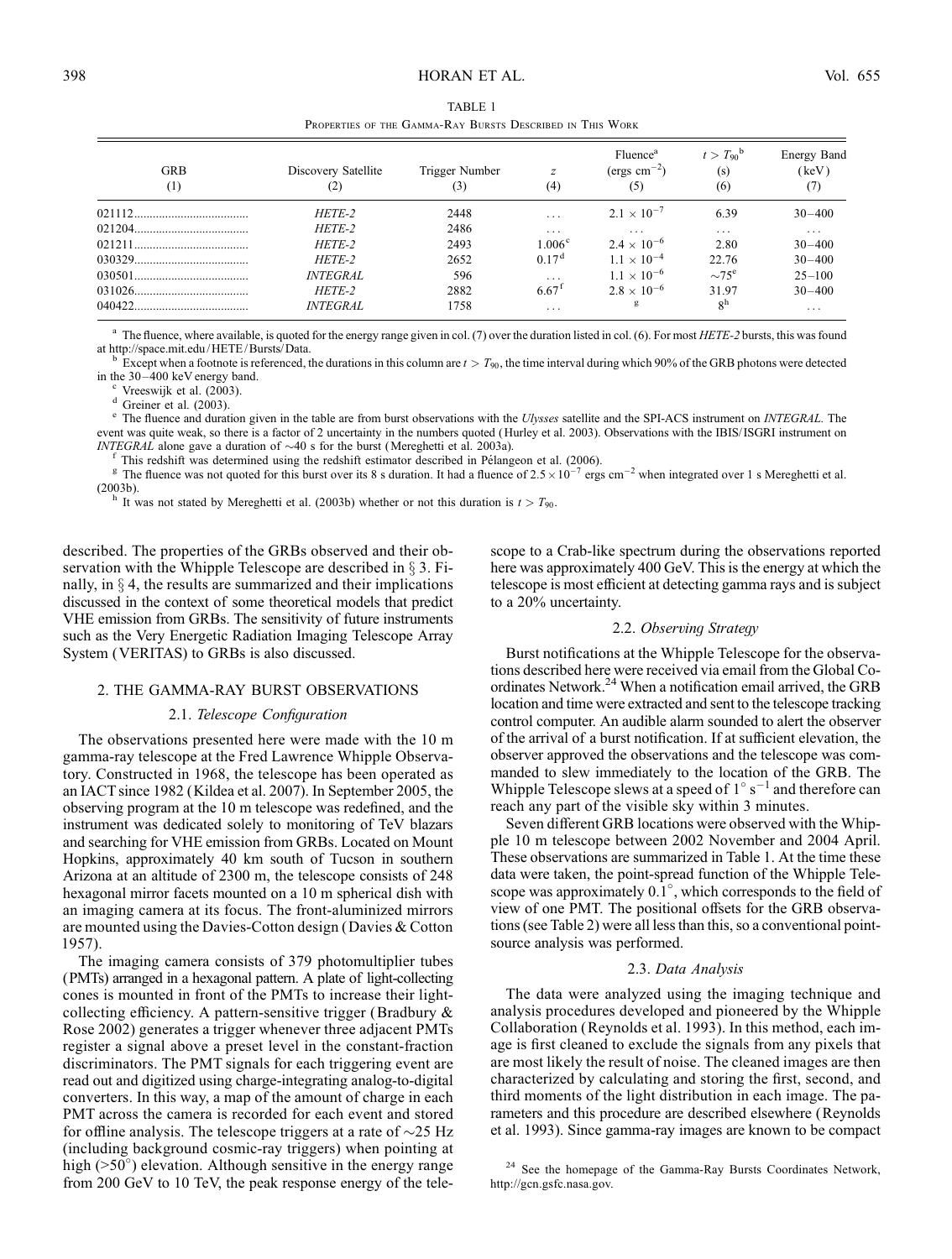TABLE 2 VHE GRB Observations

| <b>GRB</b> | $T_{\rm GRB} - T_{\rm ORS}^{\rm a}$<br>(hr) | Exposure<br>(minute) | Position Offset <sup>b</sup><br>$(\text{deg})$ | $T_{\rm GRB} - T_{\rm UL}$ <sup>c</sup><br>(hr) | Flux <sup>d</sup><br>(crab) |
|------------|---------------------------------------------|----------------------|------------------------------------------------|-------------------------------------------------|-----------------------------|
| 021112     | 4.24                                        | 110.56               | 0.013                                          | 5.1                                             | < 0.200                     |
|            | 28.63                                       | 55.28                | 0.013                                          | 29.0                                            | < 0.303                     |
| 021204     | 16.91                                       | 55.34                | 0.009                                          | 17.4                                            | < 0.331                     |
| 021211     | 20.69                                       | 82.79                | 0.058                                          | 21.9                                            | < 0.325                     |
| 030329     | 64.55                                       | 65.21                | 0.060                                          | 66.2                                            | < 0.360                     |
|            | 112.58                                      | 83.17                | 0.022                                          | 113.8                                           | < 0.279                     |
|            | 136.23                                      | 37.55                | 0.022                                          | 137.0                                           | < 0.323                     |
|            | 162.14                                      | 27.74                | 0.022                                          | 162.4                                           | < 0.519                     |
|            | 186.16                                      | 27.73                | 0.022                                          | 186.4                                           | < 0.399                     |
| 030501     | 6.58                                        | 83.10                | 0.001                                          | 7.3                                             | < 0.265                     |
| 031026     | 3.68                                        | 82.70                | 0.007                                          | 4.9                                             | < 0.406                     |
| 040422.    | 3.99                                        | 27.63                | 0.062                                          | 4.2                                             | < 0.620                     |

<sup>a</sup> The time in hours between the start of the GRB and the beginning of observations with the Whipple 10 m telescope.<br> $\frac{b}{c}$  The angular separation between the position at which these data were

taken and the refined location of the GRB.<br> $\degree$  The length of time after the GRB for which the upper limits (ULs) are

quoted. Since all data are combined to compute the upper limit, the mean time of the observations is quoted as the time to which the upper limit pertains.  $d$  This is the flux upper limit in units of equivalent crab flux above the peak

response energy of  $\sim$ 400 GeV. Above this energy, the integrated crab flux is  $(8.412 \pm 1.840) \times 10^{-11}$  cm<sup>-2</sup> s<sup>-1</sup>.

and elliptical, while those generated by cosmic-ray showers tend to be broader, with more fluctuations, cuts can be derived on the above parameters that reject approximately 99.7% of the background images while retaining over 50% of those generated by gamma-ray showers. These cuts are optimized using data taken on the Crab Nebula, which is used as the standard candle in the TeV sky.

Two different modes of observation are employed at the Whipple Telescope, on-off and tracking (Catanese et al. 1998). The choice of mode depends on the nature of the target. The GRB data presented here were all taken in tracking mode. Unlike data taken in on-off mode, scans taken in tracking mode do not have independent control data, which can be used to establish the background level of gamma-ray-like events during the scan. These control data are essential in order to estimate the number of events passing all cuts that would have been detected during the scan in the absence of the candidate gamma-ray source. In order to perform this estimate, a tracking ratio is calculated by analyzing dark-field data (Horan et al. 2002). These consist of off-source data taken in the on-off mode and of observations of objects found not to be sources of gamma rays. A large database of these scans is analyzed, and in this way the background level of events passing all gamma-ray selection criteria can be characterized as a function of zenith angle. Since the GRB data described in this paper were taken at elevations between  $50^{\circ}$ and 80°, a large sample of dark-field data ( $\sim$ 233 hr) spanning a similar zenith angle range was analyzed so that the background during the gamma-ray burst data runs could be estimated.

#### 3. THE GAMMA-RAY BURSTS

This paper concentrates on the GRB observations made in response to HETE-2 and INTEGRAL triggers with the Whipple 10 m gamma-ray telescope; observations made in response to Swift triggers are the subject of a separate paper (C. Dowdall et al. 2007, in preparation). When the GRB data were filtered to remove observations made at large zenith angles, during inferior weather conditions, and of positions later reported to be the result of false triggers or to have large positional errors, the data from observations of seven GRB locations remained. These GRBs took place between UT dates 2002 November 12 and 2004 April 22; two have redshifts derived from spectral measurements, one has an estimated redshift, and four lie at unknown distances. Five of the sets of GRB follow-up observations were carried out in response to triggers from the High-Energy Transient Explorer 2 (HETE-2; Lamb et al. 2000), while two sets of observations were triggered by *INTEGRAL* (Winkler et al. 1999). In the remainder of this section, the properties of each of the GRBs observed and the results of these observations are presented. A summary of the GRB properties is given in Table 1, while the observations taken at the Whipple Observatory are summarized in Table 2.

#### 3.1. GRB 021112

This was a long GRB with a duration of  $>5$  s and a peak flux of  $>3 \times 10^{-8}$  ergs cm<sup>-2</sup> s<sup>-1</sup> in the 8-40 keV band (Fenimore et al. 2002). In the  $30-400$  keV energy band, the burst had a peak energy of 57.15 keV, a duration of 6.39 s, and a fluence of  $2.1 \times 10^{-7}$  ergs cm<sup>-2</sup>.<sup>25</sup> The triggering instrument was the French Gamma Telescope (FREGATE) instrument on HETE-2. The Milagro data taken during the time of this burst were searched for GeV/TeV gamma-ray emission. No evidence for prompt emission was found, and a preliminary analysis, assuming a differential photon spectral index of  $-2.4$ , gave an upper limit on the fluence at the 99.9% confidence level (c.l.) of  $J(0.2-20 \text{ TeV})$  <  $2.6-10^{-6}$  ergs cm<sup>-2</sup> over a 5 s interval (McEnery 2002a). Optical observations with the 0.6 m Red Buttes Observatory Telescope beginning 1.8 hr after the burst did not show any evidence for an optical counterpart and placed a limiting magnitude of  $R_C = 21.8$  (3  $\sigma$ ) on the optical emission; at the time, this was the deepest nondetection of an optical afterglow within 2.6 hr of a GRB (Schaefer et al. 2002).

Two sets of observations on the location of GRB 021112 were made with the Whipple 10 m telescope. The first observations commenced 4.2 hr after the GRB occurred and lasted for 110.6 minutes. Observations were also taken for 55.3 minutes on the following night, 28.6 hr after the GRB occurred. Upper limits (99.7% c.l.) of 0.20 crab<sup>26</sup> and 0.30 crab ( $E > 400 \text{ GeV}$ ), respectively, were derived for these observations, assuming a Crab-like spectrum (spectral index of  $-2.49$ ).

#### 3.2. GRB 021204

Little information is available in the literature on this HETE-2 burst. The GRB location was observed with a number of optical telescopes (the RIKEN 0.2 m [Torii et al. 2002], the 32 inch [81 cm] Tenagra I [Nysewander et al. 2002], and the 1.05 m Schmidt at Kiso Observatory [ Ishiguro et al. 2002]), but no optical transient was found to a limiting magnitude of  $R = 16.5$ , 2.1 hr after the burst (Torii et al. 2002), and to  $R = 18.8, 6.2$  hr after the burst ( Ishiguro et al. 2002).

Whipple observations of this burst location commenced 16.9 hr after the GRB occurred and lasted for 55.3 minutes. An upper limit (99.7% c.l.) of 0.33 crab was derived for the VHE emission above 400 GeV during these observations.

#### 3.3. GRB 021211

This long, bright burst was detected by all three instruments on HETE-2. It had a duration  $>5.7$  s in the 8-40 keV band, with a fluence of  $\sim 10^{-6}$  ergs cm<sup>-2</sup> during that interval (Crew et al.

<sup>&</sup>lt;sup>25</sup> See *HETE-2* pages at MIT, http://space.mit.edu/ HETE/ Bursts/ Data.<br><sup>26</sup> Since the crab is the standard candle in the VHE regime, it is customary to quote upper limits as a fraction of the crab flux at the same energy.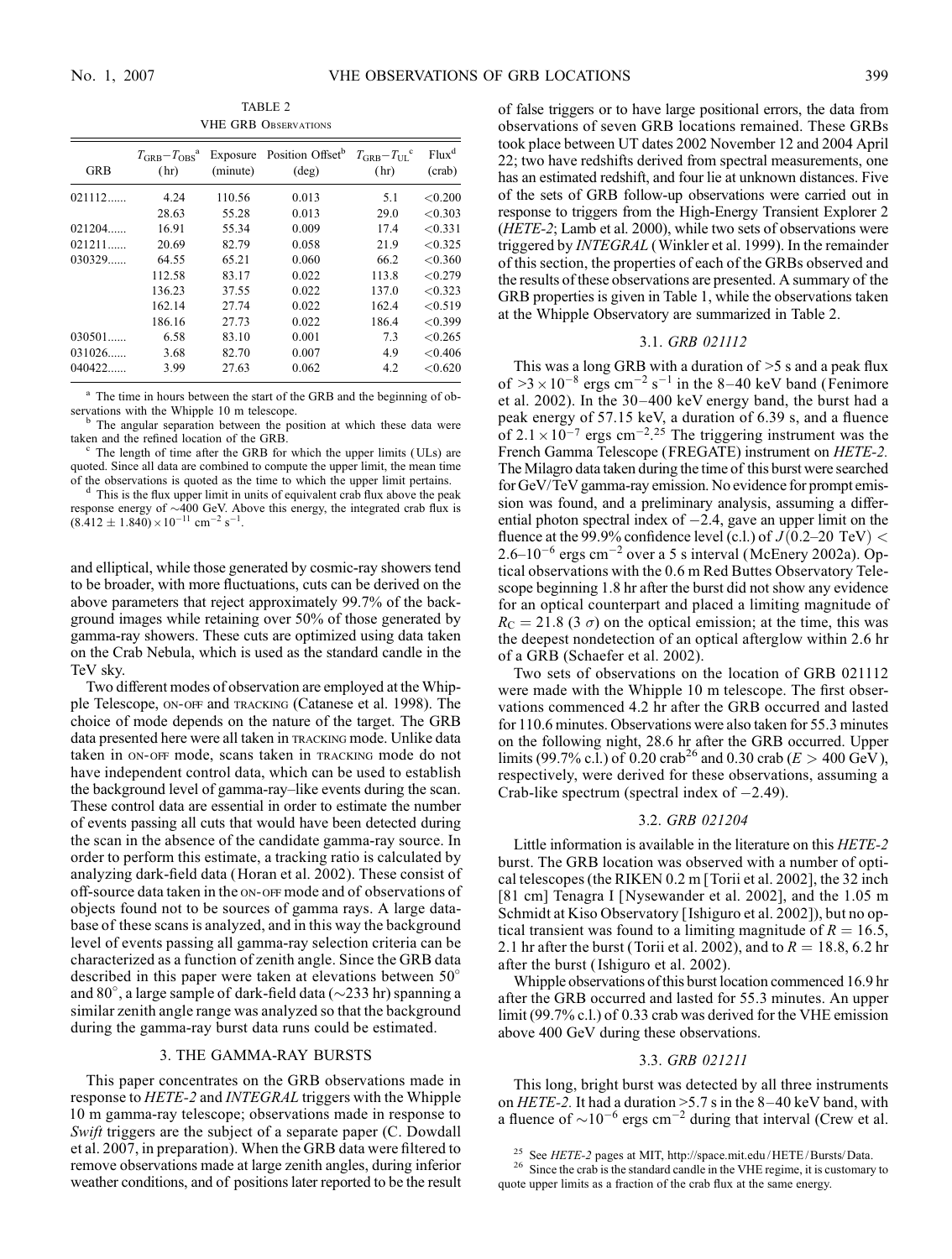2002). The peak flux was  $>8 \times 10^{-7}$  ergs cm<sup>-2</sup> s<sup>-1</sup> (i.e.,  $>20$ crab flux) in 5 ms (Crew et al. 2002). This burst had a peak energy of 45.56 keV, a duration of 2.80 s, and a fluence of  $2.4 \times 10^{-6}$  ergs cm<sup>-2</sup> in the 30-400 keV energy band.<sup>27</sup> Fox et al. (2003) reported the early optical, near-infrared, and radio observations of this burst. They identified a break in the optical light curve of the burst at  $t = 0.1{\text -}0.2$  hr, which was interpreted as the signature of a reverse shock. The light curve comprised two distinct phases. The initial steeply declining flash was followed by emission declining as a typical afterglow with a power-law index close to 1. Katzman Automatic Imaging Telescope (KAIT ) observations of the afterglow also detected the steeply declining light curve and evidence for an early break (Li et al. 2003). The optical transient was detected at many observatories (Park et al. 2002; Li et al. 2002; Lamb et al. 2002; Bersier et al. 2002; McLeod et al. 2002). The optical transient faded from an R-band magnitude of 18.3, 20.7 minutes after the burst, to an R-band magnitude of 21.1, 5.7 hr after the burst (Fox et al. 2003). Vreeswijk et al. (2003) derived a redshift of 1.006 for this burst, based on spectroscopic observations carried out with the European Southern Observatory's Very Large Telescope (VLT) at Paranal, Chile. Milagro searched for emission at GeV/TeV energies over the burst duration reported by the *HETE-2* wide-field X-ray monitor. They did not find any evidence for prompt emission, and a preliminary analysis, assuming a differential photon spectral index of  $-2.4$ , gave an upper limit on the fluence at the 99.9% confidence level of  $J(0.2-20 \text{ TeV}) < 3.8 \times 10^{-6} \text{ ergs cm}^{-2}$  over a 6 s interval (McEnery 2002b).

Whipple observations on this GRB location were initiated 20.7 hr after the GRB and lasted for 82.8 minutes. An upper limit (99.7% c.l.) on the VHE emission of 0.33 crab ( $E > 400$  GeV) was derived from these observations.

## 3.4. GRB 030329

This GRB is one of the brightest bursts on record. It triggered the FREGATE instrument on  $HETE-2$  in the 6-120 keV energy band. It had a duration 22.76 s, a fluence of  $1.1 \times 10^{-4}$  ergs cm<sup>-2</sup>, and a peak energy of  $67.86 \text{ keV}$  in the  $30-400 \text{ keV}$  band.<sup>28</sup> The peak flux over 1.2 s was  $7 \times 10^{-6}$  ergs cm<sup>-2</sup> s<sup>-1</sup>, which is >100 times the crab flux in that energy band (Vanderspek et al. 2003).

The optical transient was identified by Peterson & Price (2003). Due to its slow decay (Uemura 2003) and brightness ( $R \sim 13$ ), extensive photometric observations were possible, making this one of the best-observed GRB afterglows to date. Early observations with the VLT (Greiner et al. 2003) revealed evidence for narrow emission lines from the host galaxy, indicating that this GRB occurred at a low redshift of  $z = 0.1687$ . Observations of the afterglow continued for many nights, as it remained bright with a slow but uneven rate of decline and exhibited some episodes of increasing brightness. These observations are well documented in the GCN archives. Spectral measurements made on 2003 April 6 by Stanek et al. (2003a) showed the development of broad peaks in flux, characteristic of a supernova. Over the next few nights, the afterglow emission faded, and the features of the supernova became more prominent (Stanek et al. 2003b). These observations provided the first direct spectroscopic evidence that at least a subset of GRBs is associated with supernovae.

The afterglow was detected at many other wavelengths. Radio observations with the VLA detected a 3.5 mJy source at 8.46 GHz. This is the brightest radio afterglow detected to date (Berger et al.



FIG. 1.—Top: Flux upper limits above 400 GeV (99.7% c.l.) on the VHE emission from GRB 030329. The time periods during which the four bumps in the light curve occur (Granot et al. 2003) are shown as shaded rectangles. Bottom: Optical light curve of GRB 030329 taken from Lipkin et al. (2004). The time since the GRB is shown with the same scale on the x-axis of both plots. [See the electronic edition of the Journal for a color version of this figure.]

2003). The afterglow was also bright at submillimeter (Hoge et al. 2003) and near-infrared wavelengths (Lamb et al. 2003). The X-ray afterglow was detected by the Rossi X-Ray Timing Explorer (RXTE) during a 27 minute observation that began 4 hr 51 minutes after the burst (Marshall & Swank 2003). The flux was  $\sim$  1.4  $\times$  10<sup>-10</sup> ergs cm<sup>-2</sup> s<sup>-1</sup> in the 2-10 keV band ( $\sim$ 0.007% of the crab).

Whipple observations of the location of GRB 030329 commenced 64.6 hr after the prompt emission. In total, 241.4 minutes of observation were taken spanning five nights. The upper limits (99.7% c.l.) from each night of observation are listed in Table 2 and are displayed on the same temporal scale as the optical light curve of the GRB afterglow in Figure 1. When these data were combined, an upper limit (99.7% c.l.) for the VHE emission above 400 GeV of 0.17 crab was derived.

#### 3.5. GRB 030501

This burst was initially detected by the imager on board the INTEGRAL satellite (IBIS/ISGRI) and was found to have a duration of  $\sim$ 40 s (Mereghetti et al. 2003a). The burst was also

<sup>&</sup>lt;sup>27</sup> See *HETE-2* pages at MIT, http://space.mit.edu/HETE/Bursts/Data.<br><sup>28</sup> See *HETE-2* pages at MIT, http://space.mit.edu/HETE/Bursts/Data.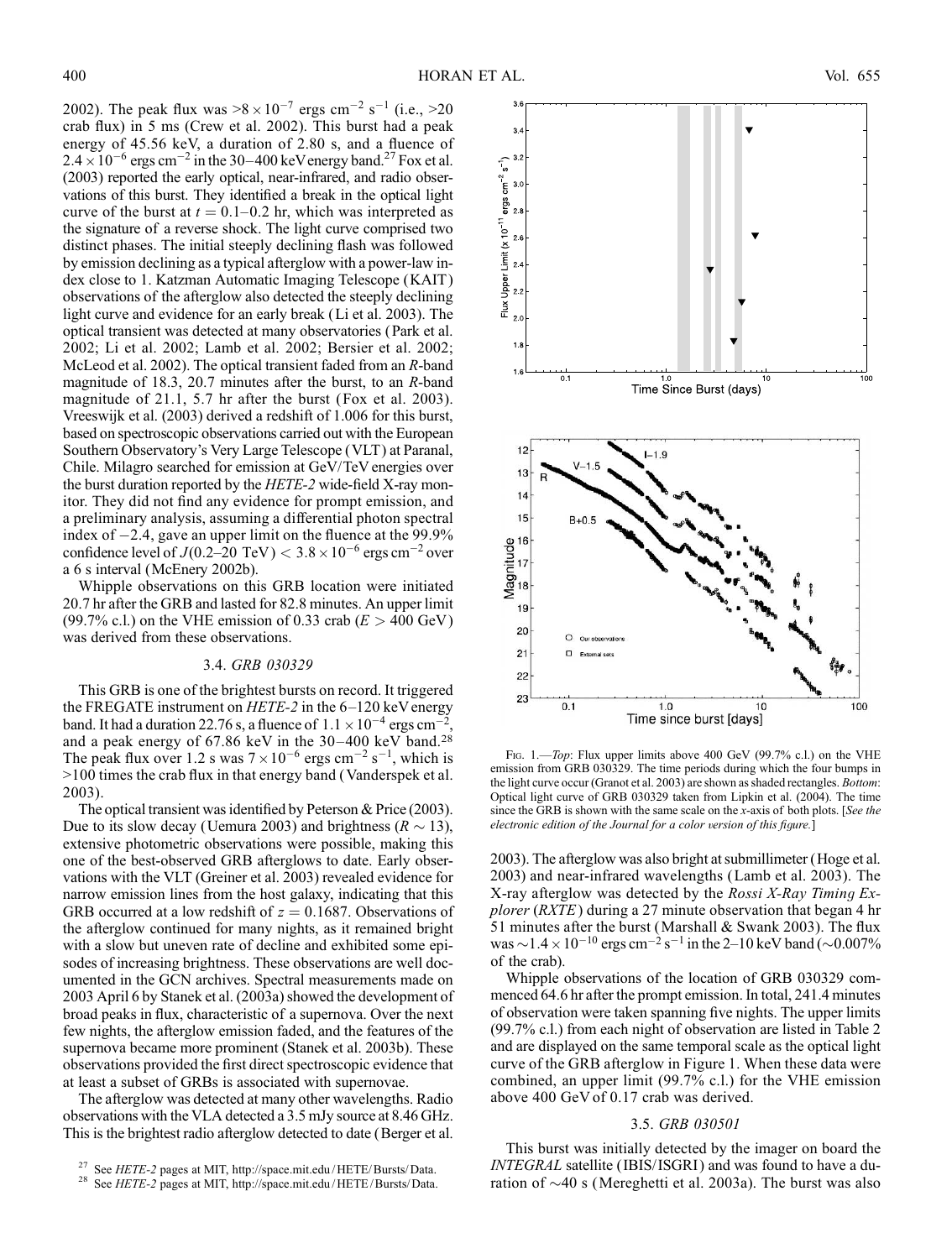detected by the *Ulysses* spacecraft and the spectrometer instrument (SPI-ACS) on *INTEGRAL* (Hurley et al. 2003). Triangulation between these two detections allowed a position annulus to be computed for this GRB. As observed by Ulysses, it had a duration of  $\sim$ 75 s and had a 25–100 keV fluence of approximately  $1.1 \times 10^{-6}$  ergs cm<sup>-2</sup>, with a peak flux of  $4.9 \times 10^{-7}$  ergs cm<sup>-2</sup> s<sup>-1</sup> over 0.25 s. Follow-up optical observations with several telescopes did not find evidence for an optical transient (Ofek et al. 2003; Rumyantsev et al. 2003; Boer & Klotz 2003) to a limiting magnitude of  $R = 18.0, 0.3-17$  minutes after the burst (Boer & Klotz 2003), and to a limiting magnitude of  $R = 20.0$ , 16.5 hr after the burst (Ofek et al. 2003).

Whipple observations of this burst location commenced 6.6 hr after its occurrence and continued for 83.1 minutes. An upper limit (99.7% c.l.) on the VHE emission ( $E > 400$  GeV) during these observations of 0.27 crab was derived.

#### 3.6. GRB 031026

This burst was located by the FREGATE instrument on *HETE-2*. It had a duration of 114.2 s, with a fluence of  $2.3 \times 10^{-6}$  ergs cm<sup>-2</sup> in the  $25-100$  keV energy band (Ricker et al. 2003), while in the 30-400 keV energy band it had a duration of  $31.97$  s and a fluence of  $2.8 \times 10^{-6}$  ergs cm<sup>-2</sup>.<sup>29</sup> Follow-up optical observations were carried out with a number of instruments, including the 1.05 m Schmidt telescope at the Kiso Observatory (Budi et al. 2003), the 32 inch Tenagra II Telescope (Nysewander et al. 2003a), and the 1.0 m telescope at the Lulin Observatory (Huang et al. 2003), but no optical transient was found to a limiting magnitude of  $R = 20.9$  for observations taken 6-12 hr after the burst (Huang et al. 2003) and to  $I<sub>C</sub> = 20.4$  for observations taken 3.9 and 25.7 hr after the burst (Nysewander et al. 2003b). The 30 m IRAM telescope was used to search the field around the GRB location, but did not detect any source with a 250 GHz flux density >16 mJy (Bertoldi et al. 2003). A spectral analysis of the prompt X-ray and gamma-ray emission from this burst revealed it to have a very hard spectrum, which is unusual for such a long and relatively faint burst (Atteia et al. 2003a). It was noted that the count ratio of >1.8 between the 7-30 keV and 7-80 keV FREGATE energy bands was one of the most extreme measured (Ricker et al. 2003). A ''new pseudoredshift" of  $6.67 \pm 2.9$  was computed for this burst using the prescription of Pélangeon et al. (2006).

Whipple observations of this burst location were initiated 3.7 minutes after receiving the GRB notification. The burst notification, however, was not received until more than 3 hr after the prompt GRB emission. Although Whipple observations commenced 3.3 hr after the prompt emission, the first data run is not included here due to inferior weather conditions. The data presented here commenced 3.7 hr after the GRB and continued for 82.7 minutes. An upper limit (99.7% c.l.) for the VHE emission  $(E > 400 \text{ GeV})$  of 0.41 crab was derived.

#### 3.7. GRB 040422

This burst was detected by the imaging instrument ( IBIS/ ISGRI) on the *INTEGRAL* satellite in the 15-200 keV energy band. It had a duration of 8 s, a peak flux between 20 and 200 keV of 2.7 photons cm<sup>-2</sup> s<sup>-1</sup>, and a fluence (1 s integration time) of  $2.\overline{5} \times 10^{-7}$  ergs cm<sup>-2</sup> (Mereghetti et al. 2003b). Follow-up observations were carried out by many groups, but no optical transient was detected (Malesani et al. 2004; Maeno et al. 2004; Rykoff 2004; Huang et al. 2004; Piccioni et al. 2004; Rumyantsev & Pozanenko 2004; Qiu & Hu 2004). The ROTSE-IIIb Telescope at McDonald Observatory began taking unfiltered optical data 22.1 s after the GRB. Using the first 110 s of data, a limiting magnitude of  $\sim$ 17.5 was placed on the R-band emission from the GRB at this time (Rykoff 2004).

Whipple observations of this burst commenced 4.0 hr after the prompt emission and continued for 27.6 minutes. An upper limit (99.7% c.l.) on the VHE emission ( $E > 400$  GeV) of 0.62 crab was derived.

#### 4. RESULTS AND DISCUSSION

Upper limits on the VHE emission from the locations of seven GRBs have been derived over different timescales. For each GRB, a number  $(1-10)$  of follow-up 28 minute duration observations were taken with the Whipple 10 m telescope. These GRB data were grouped by UT day and were combined to give one upper limit for each day of observation. The limits range from 20% to 62% of the crab flux above 400 GeV and are presented in Table 2. In addition to calculating upper limits on the GRB emission for each day, upper limits were calculated for each of the 28 minute scans. These are plotted for each of the GRBs in Figure 2.

The usefulness of the upper limits presented here is limited by the fact that five of the GRBs occurred at unmeasured redshifts, thus making it impossible to infer the effects of the infrared background light on those observations. In addition to this, the earliest observation was not made at Whipple until 3.68 hr after the prompt GRB emission. Although the Whipple 10 m telescope is capable of beginning GRB observations less than 2 minutes after receiving notification, a number of factors, including notifications arriving during daylight and delays in the distribution of the GRB locations, delayed the commencement of the GRB observations presented here. Although data taking for GRB 031026 began 3.7 minutes after the GRB notification was received, this notification was not distributed by the GCN until 3.3 hr after the GRB had occurred. Thus, the observations presented here cannot be used to place constraints on the VHE component of the initial prompt GRB emission and pertain only to the afterglow emission and delayed prompt emission from GRBs.

One of the main obstacles for VHE observations of GRBs is the distance scale. Pair production interactions of gamma rays with the infrared photons of the extragalactic background light attenuate the gamma-ray signal, thus limiting the distance over which VHE gamma rays can propagate. Recently, however, the HESS telescopes have detected the blazar PG 1553+113 (Aharonian et al. 2006). The redshift of this object is not known, but there are strong indications that it lies at  $z > 0.25$ , possibly as far away as  $z = 0.74$ . This could represent a large increase in distance to the most distant detected TeV source, revealing more of the universe to be visible to TeV astronomers than was previously thought. Although GRBs lie at cosmological distances, many have been detected at redshifts accessible to VHE observers. Of the GRBs studied here, only two had spectroscopic redshifts measured, while the redshift of one was estimated by Pélangeon et al. (2006) using an improved version of the redshift estimator of Atteia et al. (2003b). Since all of the GRBs discussed here were long bursts, it is likely that their redshifts are of order 1. Due to the unknown redshifts of most of the bursts and the uncertainty in the density of the extragalactic background light, the effects of the absorption of VHE gamma rays by the infrared background light have not been included

<sup>&</sup>lt;sup>29</sup> See HETE-2 pages at MIT, http://space.mit.edu/HETE/Bursts/Data. here.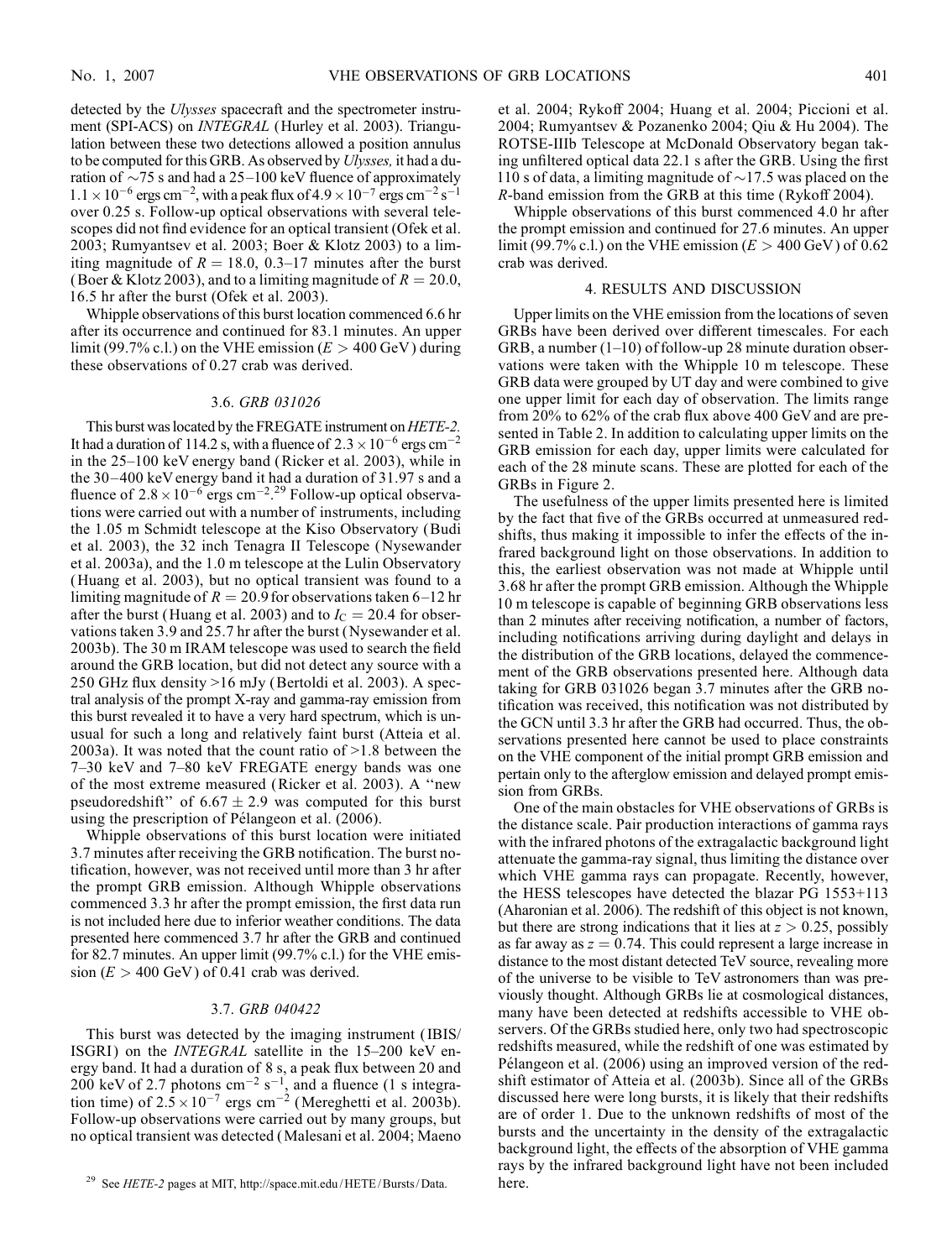

FIG. 2.—For each GRB location observed, flux upper limits in units of  $10^{-11}$  ergs cm<sup>-2</sup> s<sup>-1</sup>, calculated for each 28 minute scan taken, plotted here as a function of the time since the GRB prompt emission for each GRB. Only one 28 minute observation was made on GRB 040422, so the plot for this GRB is not shown. [See the electronic edition of the Journal for a color version of this figure.]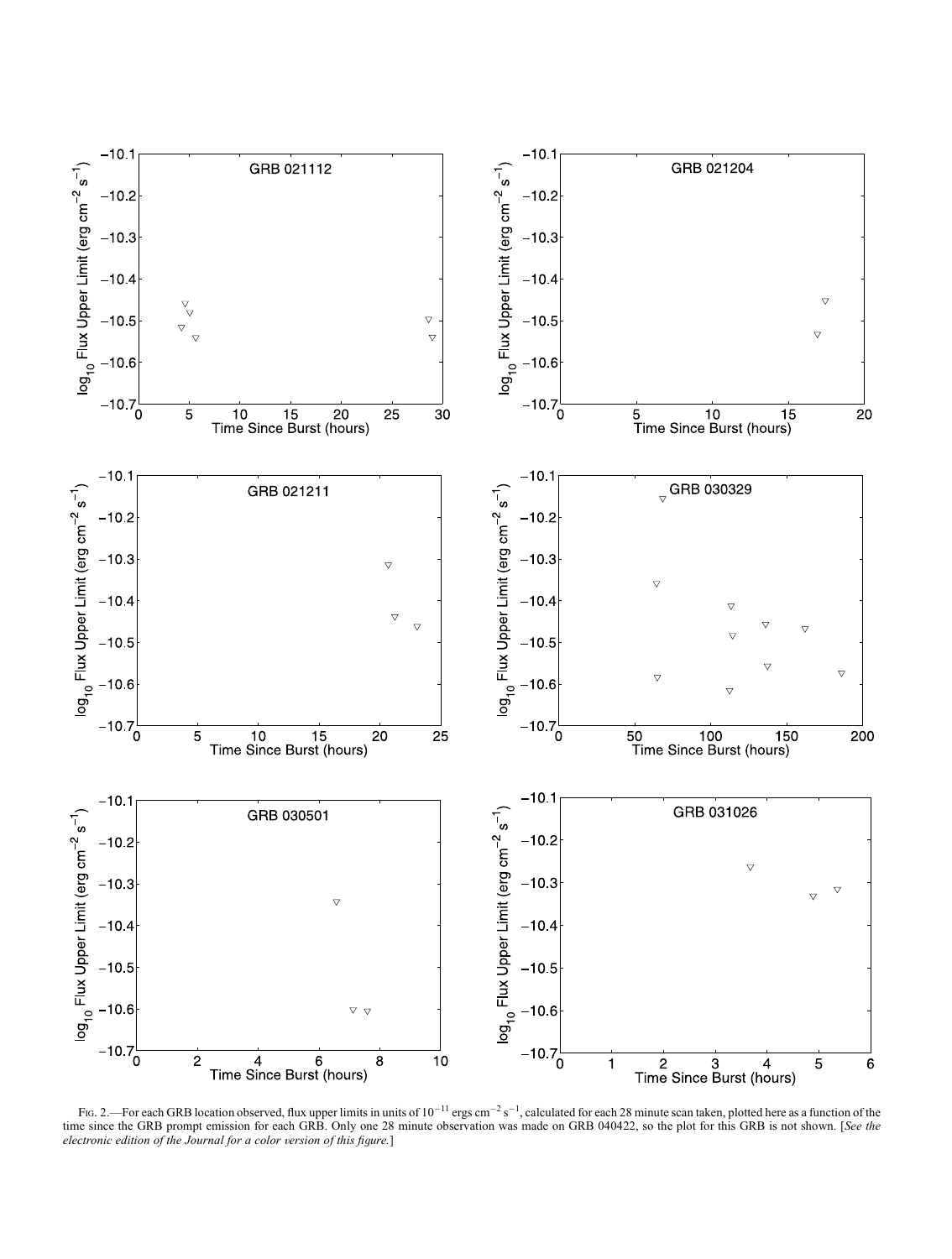

FIG. 3.—Flux upper limits above 400 GeV for all of the GRBs observed (blue triangles). The limits are plotted as a function of time since the GRB prompt emission. The approximate flux level at 400 GeV predicted by Pe'er & Waxman (2004) is indicated by the red solid lines, along with the time interval during which it is predicted to occur. Magenta squares show the emission at 400 GeV predicted by Zhang & Mészáros (2001) at various times after the GRB prompt emission; the prediction of Guetta & Granot (2003a) for VHE emission at 250 GeV  $5 \times 10^3$  s after the burst from the combination of external Compton and synchrotron self-Compton emission is shown by the black star. [See the electronic edition of the Journal for a color version of this figure.]

Granot et al. (2003) analyzed the late-time light curve of GRB 030329 and find that the large variability observed at several times ( $t = 1.3 - 1.7$  days,  $\sim 2.4 - 2.8$  days,  $\sim 3.1 - 3.5$  days, and  $\sim$ 4.9–5.7 days) after the burst is most likely the result of refreshed shocks. These time intervals have been highlighted in the top panel of Figure 1, and it can be seen that some of the observations taken at Whipple occurred during these times, thus imposing upper limits on the VHE emission during these refreshed shocks. Since GRB 030329 occurred at a low redshift  $(z = 0.1685)$ , it is possible that the effects of infrared absorption on any VHE emission component may not have been significant enough to absorb all VHE photons over the energy range to which the Whipple Telescope is sensitive.

Figure 3 shows these scan-by-scan upper limits as a function of time since the prompt GRB emission. Also plotted are the predicted fluxes at various times after the GRB by Zhang & Mészáros (2001) and Pe'er & Waxman (2004) at  $\sim$ 400 GeV, and by Guetta & Granot (2003a) at 250 GeV. Although the peak response energy of the Whipple Telescope at the time of these observations was 400 GeV, it still had sensitivity, albeit somewhat reduced, at 250 GeV.

Razzaque et al. (2004) predict a delayed GeV component in the GRB afterglow phase from the inverse Compton upscattering on external shock electrons. The duration of such a component is predicted to be up to a few hours, softening with time. Zhang  $&$  Mészáros (2001) investigated the different radiation mechanisms in GRB afterglows and identified parameter space regimes in which different spectral components dominate. They found that the inverse Compton GeV photon component is likely to be significantly more important than a possible proton synchrotron or electron synchrotron component at these high energies. The predictions of Zhang & Mészáros (2001) for VHE emission at different times after a typical regime II burst are shown by squares on Figure 3. Although the observations presented here do not constrain these predictions, the sensitivity is close to that required to detect the emission predicted.

A recent analysis of archival data from the EGRET calorimeter has found a multi-MeV spectral component in the prompt phase of GRB 941017, which is distinct from the lower energy component (González et al. 2003). This high-energy component appeared between 10 and 20 s after the start of the GRB and had a roughly constant flux, with a relatively hard spectral slope for  $\sim$ 200 s. This observation is difficult to explain using the standard synchrotron model, thus indicating the existence of new phenomena. Granot & Guetta (2003) investigated possible scenarios for this high-energy spectral component and found that most models fail. They concluded that the best candidate for the emission mechanism is synchrotron self-Compton emission from the reverse shock and predicted that a bright optical transient, similar to that observed in GRB 990123, should accompany this high-energy component. Pe'er & Waxman (2004) explain this high-energy tail as emission from the forward-shock electrons in the early afterglow phase. These electrons inverse Compton scatter the optical photons that are emitted by the reverse shock electrons resulting in powerful VHE emission for 100 to 200 s after the burst, as indicated by the lines on Figure 3. Although the observations presented here did not commence early enough after the prompt GRB emission to constrain such models, the sensitivity of the Whipple Telescope is such that the VHE emission predicted by these models would be easily detectable for low-redshift bursts.

The prediction of Guetta & Granot (2003a) for VHE emission  $5 \times 10^3$  s after the burst from the combination of external Compton emission (the relativistic electrons behind the afterglow shock upscatter the plerion radiation) and synchrotron self-Compton emission (the electrons accelerated in the afterglow emit synchrotron emission and then upscatter this emission to the VHE regime) is indicated by a star on Figure 3. The emission is predicted to have a cutoff at  $\sim$ 250 GeV due to pair production of the high-energy photons with the radiation field of the pulsar wind bubble. For afterglows with an external density similar to that of the interstellar medium, photons of up to 1 TeV are possible. It can be seen that, although the upper limits presented here are below the predicted flux from Guetta & Granot (2003a), the observations at Whipple took place after this emission was predicted to have occurred. Had data taking at Whipple commenced earlier, the emission predicted by these authors should have been detectable for nearby GRBs.

Razzaque et al. (2004) investigated the interactions of GeV and higher energy photons in GRB fireballs and their surroundings for the prompt phase of the GRB. They predict that highenergy photons escaping from the fireball will interact with infrared and microwave background photons to produce delayed secondary photons in the GeV-TeV range. Although observations of the prompt phase of GRBs are difficult with IACTs, since they are pointed instruments with small fields of view, which must therefore be slewed to respond to a burst notification, observations in time to detect the delayed emission are possible.

There are many emission models that predict significant VHE emission during the afterglow phase of a GRB, either related to the afterglow emission itself or as a VHE component of the X-ray flares that have been observed in many Swift bursts. O'Brien et al. (2006) analyzed 40 Swift bursts that had narrowfield instrument data within 10 minutes of the trigger and found that  $\sim$ 50% had late (t > T<sub>90</sub>) X-ray flares. If the bulk of the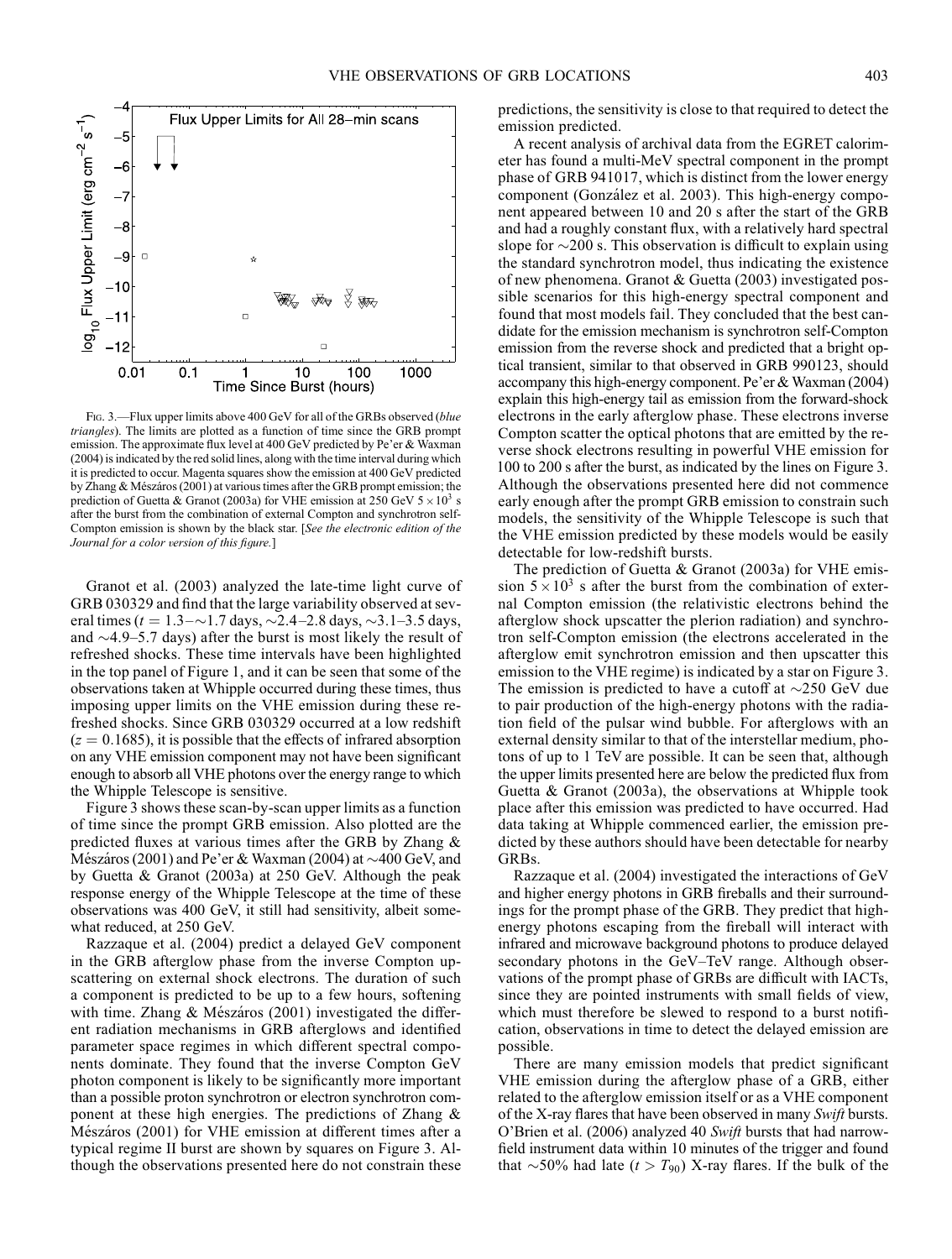radiation comes via synchrotron radiation, as is usually supposed, then, by analogy with other systems with similar properties (supernova remnants and active galactic nuclei jets), it is natural to suppose that there must also be an inverse Compton component by which photons are boosted into the GeV–TeV energy range. This process is described by Pilla & Loeb (1998), who discuss the relationship between the energy at which the high-energy cutoff occurs, the bulk Lorentz factor, and the size of the emission region. A high-energy emission component due to inverse Compton emission has also been considered in detail for GRB afterglows by Sari & Esin (2001); the predicted flux at GeV–TeV energies is comparable to that near the peak of the radiation in the afterglow synchrotron spectrum. Only direct observations can confirm whether this is so. Guetta & Granot (2003b) predict that the  $\sim$ 300 GeV photons from the prompt GRB phase will interact with background IR photons, making delayed high-energy emission undetectable unless the intergalactic magnetic fields are extremely small.

The Swift GRB Explorer has shown that  $\sim$ 50% of GRBs have one or more X-ray flares. These flares have been detected up to  $10<sup>5</sup>$  s ( $\sim$ 28 hr) after the prompt emission (Burrows et al. 2005). Indeed, the delayed gamma-ray component detected in BATSE bursts (Connaughton 2002) may also be associated with this phenomenon. Recently, Wang et al. (2006) have predicted VHE emission coincident in time with the X-ray flare photons. In this model, if the X-ray flares are caused by late central engine activity, the VHE photons are produced from inverse Compton scattering of the X-ray flare photons from forward-shock electrons. If the X-ray flares originate in the external shock, VHE photons can be produced from synchrotron self-Compton emission of the X-ray flare photons with the electrons that produced them. Should VHE emission be detected from a GRB coincident with X-ray flares, the time profile of the VHE emission could be used to distinguish between these two origins of the X-ray flares.

No evidence for delayed VHE gamma-ray emission was seen from any of the GRB locations observed here, and upper limits have been placed on the VHE emission at various times after the prompt GRB emission. Although there are no reports of the detection of X-ray flares or delayed X-ray emission from any of these GRBs, it is likely that such emission was present in at least some of them, given the frequency with which it has been detected in GRBs observed by Swift. Indeed, the light curve of GRB 030329 shows a large variability in amplitude a few days after the burst and, as shown in Figure 1, Whipple observations were taken during these episodes. Apart from this, a measured redshift is available for only one of the other bursts observed here, and it is possible that the remaining five occurred at distances too large to be detectable in the VHE regime.

Soderberg et al. (2004) reported an unusual GRB (GRB 031203) that was much less energetic than average. Its similarity, in terms of brightness, to an earlier GRB (GRB 980425) suggests that the nearest and most common GRB events have not been detected until now because GRB detectors were not sensitive enough (Sazonov et al. 2004). Most GRBs that have been studied until now lie at cosmological distances. They generate a highly collimated beam of gamma rays, ensuring that they are powerful enough to be detectable at large distances. Both of the less powerful GRBs detected to date occurred at considerably lower redshifts, GRB 980425 at  $z = 0.0085$  and GRB 031203 at  $z = 0.1055$ . Although Soderberg et al. (2004) conclude that until now GRB detectors have only detected the brightest GRBs and that the nearest and most common GRB events have been missed because they are less highly collimated and ener-



Fig. 4.—Sensitivity of the VERITAS array for exposures of 50, 5, 0.5, and 0.05 hr (i.e., 3 minutes). [See the electronic edition of the Journal for a color version of this figure.]

getic, Ramirez-Ruiz et al. (2005) argue that the observations of GRB 031203 can indeed be the result of off-axis viewing of a typical, powerful GRB with a jet. Should future observations prove there to be a closer, less powerful population of GRBs, these would be prime targets for IACTs.

In the past year, the Whipple Observatory 10 m telescope has been used to carry out follow-up observations on a number of GRBs detected by the Swift GRB Explorer. The analysis of these observations will be the subject of a separate paper (C. Dowdall et al. 2007, in preparation).

The Very Energetic Radiation Imaging Telescope Array System (VERITAS) is currently under construction at the Fred Lawrence Whipple Observatory in southern Arizona. Two of the four telescopes are fully operational, and it is anticipated that the four-telescope array will be operational by the end of 2006. GRB observations will receive high priority and, when a GRB notification is received, their rapid follow-up will take precedence over all other observations. The VERITAS telescopes can slew at  $1^\circ s^{-1}$ , thus enabling them to reach any part of the visible sky in less than 3 minutes. When an acceptable (i.e., at high enough elevation) GRB notification is received during observing at VERITAS, an alarm sounds to alert the observer that a GRB position has arrived. After receiving authorization from the observer, the telescope slews immediately to the position and data taking begins. Given that the maximum time to slew to a GRB is 3 minutes and that Swift notifications can arrive within 30 s of the GRB, it is possible that VERITAS observations could begin as rapidly as  $2-4$  minutes after the GRB, depending on its location with respect to the previous VERITAS target.

As has been shown above, the Whipple 10 m telescope is sensitive enough to detect the GRB afterglow emission predicted by many authors. With its improved background rejection and greater energy range, VERITAS will be significantly more sensitive for GRB observations than the Whipple 10 m telescope. The VERITAS sensitivity for observations of different durations is shown in Figure 4. Based on the assumed rate of Swift detections (100 yr<sup>-1</sup>), the fraction of sky available to VERITAS, the duty cycle at its site, and the Sun-avoiding pointing of Swift, which maximizes its overlap with nighttime observations, it is anticipated that  $\sim$  10 Swift GRBs will be observable each year with VERITAS.